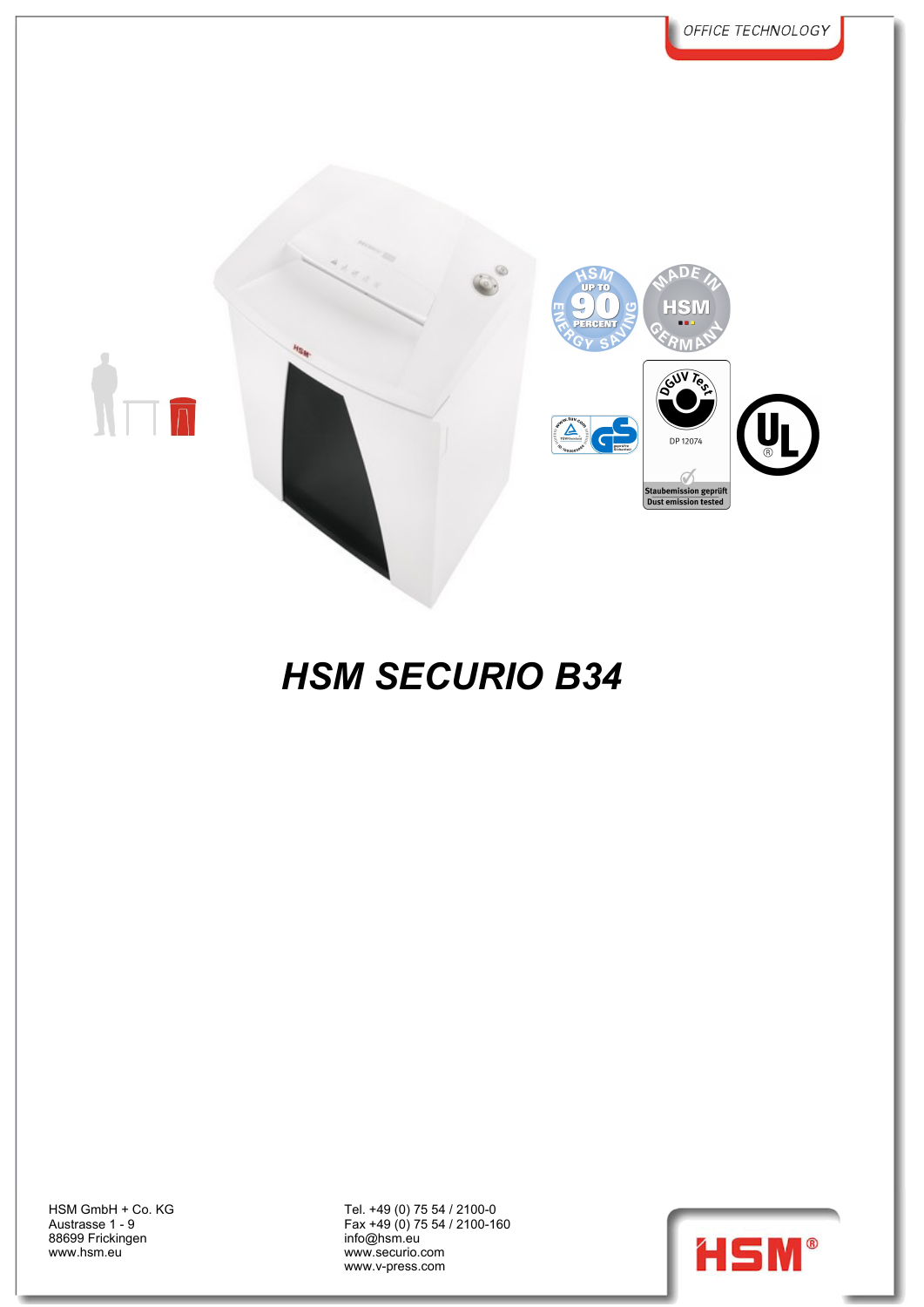Mobile, very high performance model for deskside use. Shreds credit and store cards with ease as well as CDs in security levels 2 and 3 (details see below). Folding safety element, in the security levels 2 and 3 with infeed slot for CDs. Multi-function operating button and reversing button. Auto-reverse in the event of a paper jam. Economic energy management (EMCS). Quiet operating sound. Filling level display through inspection window. With removable, reusable waste bag. Special CD waste bag for correctly sorted separation of the shredded material. Made in Germany.

| Product type description               | SECURIO B34 3,9mm             | SECURIO B34 3,9 mm PAPERcontrol     |
|----------------------------------------|-------------------------------|-------------------------------------|
| Order number                           | 1840111                       | 1840111P                            |
| <b>EAN Code</b>                        | 4026631025157                 | 4026631031646                       |
| Shredder material                      | $\mathbb{D} \mathscr{O}$ . IO | $\Box \oslash \cdot \ \Box \oslash$ |
| Cutting type                           | strip cut                     | strip cut                           |
| Security level                         | $\overline{c}$                | $\overline{2}$                      |
| Cutting width                          | 3.9 mm                        | 3.9 mm                              |
| Particle length                        |                               |                                     |
| Cutting capacity (70g/m <sup>2</sup> ) | 28 - 30 sheet                 | 28 - 30 sheet                       |
| Cutting capacity (80g/m <sup>2</sup> ) | 25 - 27 sheet                 | 25 - 27 sheet                       |
| Intake width                           | 310 mm                        | 310 mm                              |
| Container volume                       | 1001                          | 1001                                |
| Cutting speed                          | 88 mm/s                       | 88 mm/s                             |
| Noise level (idle operation)           | 56 dB                         | 56 dB                               |
| eclass 5.1                             | 24320704                      | 24320704                            |
| UN/SPSC                                | 44101603                      |                                     |
| Power consumption of the motor         | 590 W                         | 590 W                               |
| Voltage                                | 230 V                         | 230 V                               |
| Frequency                              | 50 Hz                         | 50 Hz                               |
| Warranty period (months)               | 24                            | 24                                  |
| Depth                                  | 439 mm                        | 439 mm                              |
| Width                                  | 541 mm                        | 541 mm                              |
| Height                                 | 845 mm                        | 845 mm                              |
| Weight                                 | 34.5 kg                       | 35 kg                               |

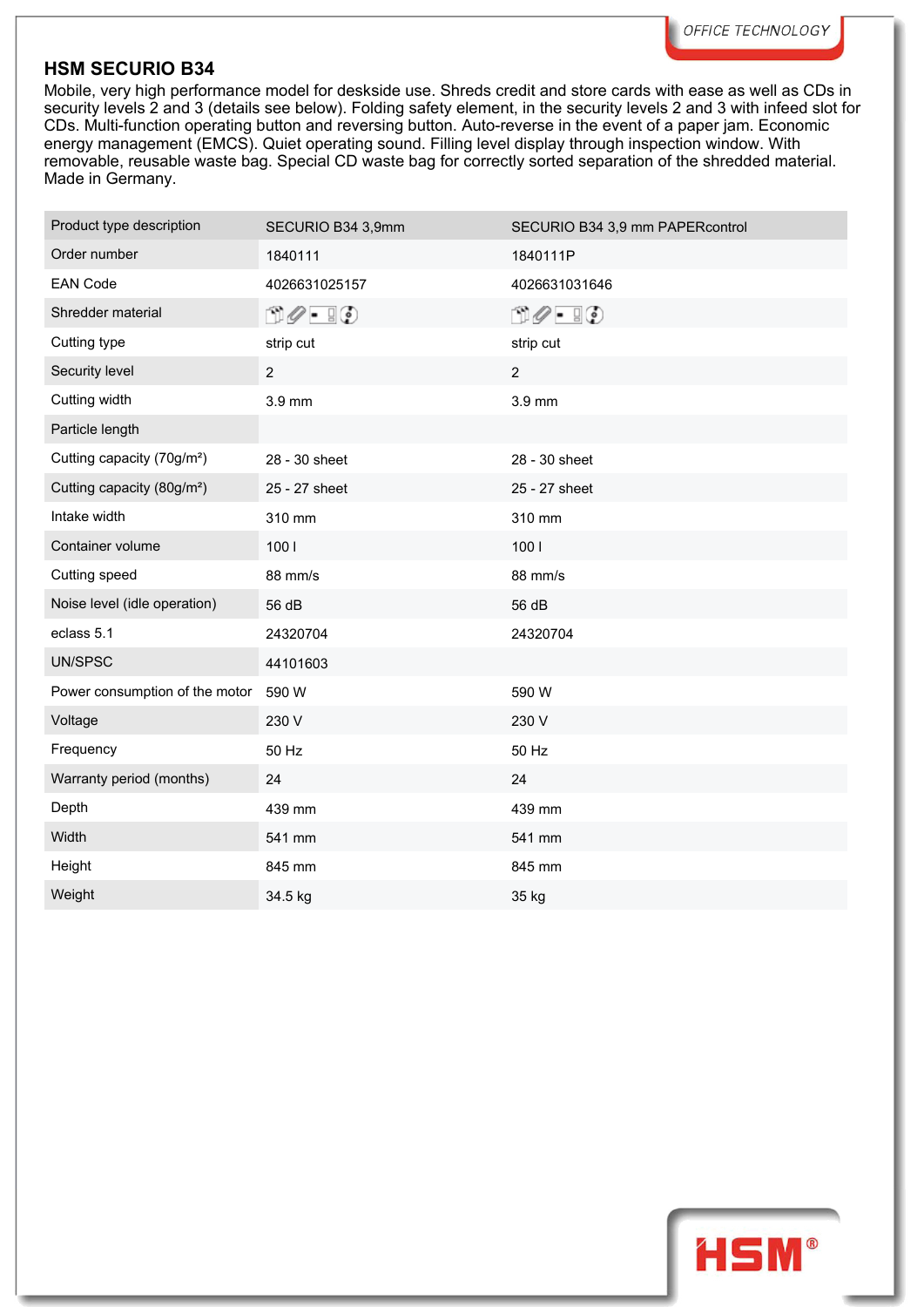| Product type description               | SECURIO B34 5,8mm                                   | SECURIO B34 5,8 mm PAPERcontrol     |  |
|----------------------------------------|-----------------------------------------------------|-------------------------------------|--|
| Order number                           | 1841111                                             | 1841111P                            |  |
| <b>EAN Code</b>                        | 4026631025164                                       | 4026631031639                       |  |
| Shredder material                      | $\mathbb{D} \mathscr{O}$ . $\mathbb{F} \mathscr{O}$ | $\Box \oslash \cdot \ \Box \oslash$ |  |
| Cutting type                           | strip cut                                           | strip cut                           |  |
| Security level                         | $\overline{2}$                                      | $\overline{2}$                      |  |
| Cutting width                          | 5.8 mm                                              | 5.8 mm                              |  |
| Particle length                        |                                                     |                                     |  |
| Cutting capacity (70g/m <sup>2</sup> ) | 35 - 37 sheet                                       | 35 - 37 sheet                       |  |
| Cutting capacity (80g/m <sup>2</sup> ) | 30 - 32 sheet                                       | 30 - 32 sheet                       |  |
| Intake width                           | 310 mm                                              | 310 mm                              |  |
| Container volume                       | 1001                                                | 1001                                |  |
| Cutting speed                          | 88 mm/s                                             | 88 mm/s                             |  |
| Noise level (idle operation)           | 56 dB                                               | 56 dB                               |  |
| eclass 5.1                             | 24320704                                            | 24320704                            |  |
| UN/SPSC                                | 44101603                                            | 44101603                            |  |
| Power consumption of the motor         | 590 W                                               | 590 W                               |  |
| Voltage                                | 230 V                                               | 230 V                               |  |
| Frequency                              | 50 Hz                                               | 50 Hz                               |  |
| Warranty period (months)               | 24                                                  | 24                                  |  |
| Depth                                  | 439 mm                                              | 439 mm                              |  |
| Width                                  | 541 mm                                              | 541 mm                              |  |
| Height                                 | 845 mm                                              | 845 mm                              |  |
| Weight                                 | 34.5 kg                                             | 35 kg                               |  |

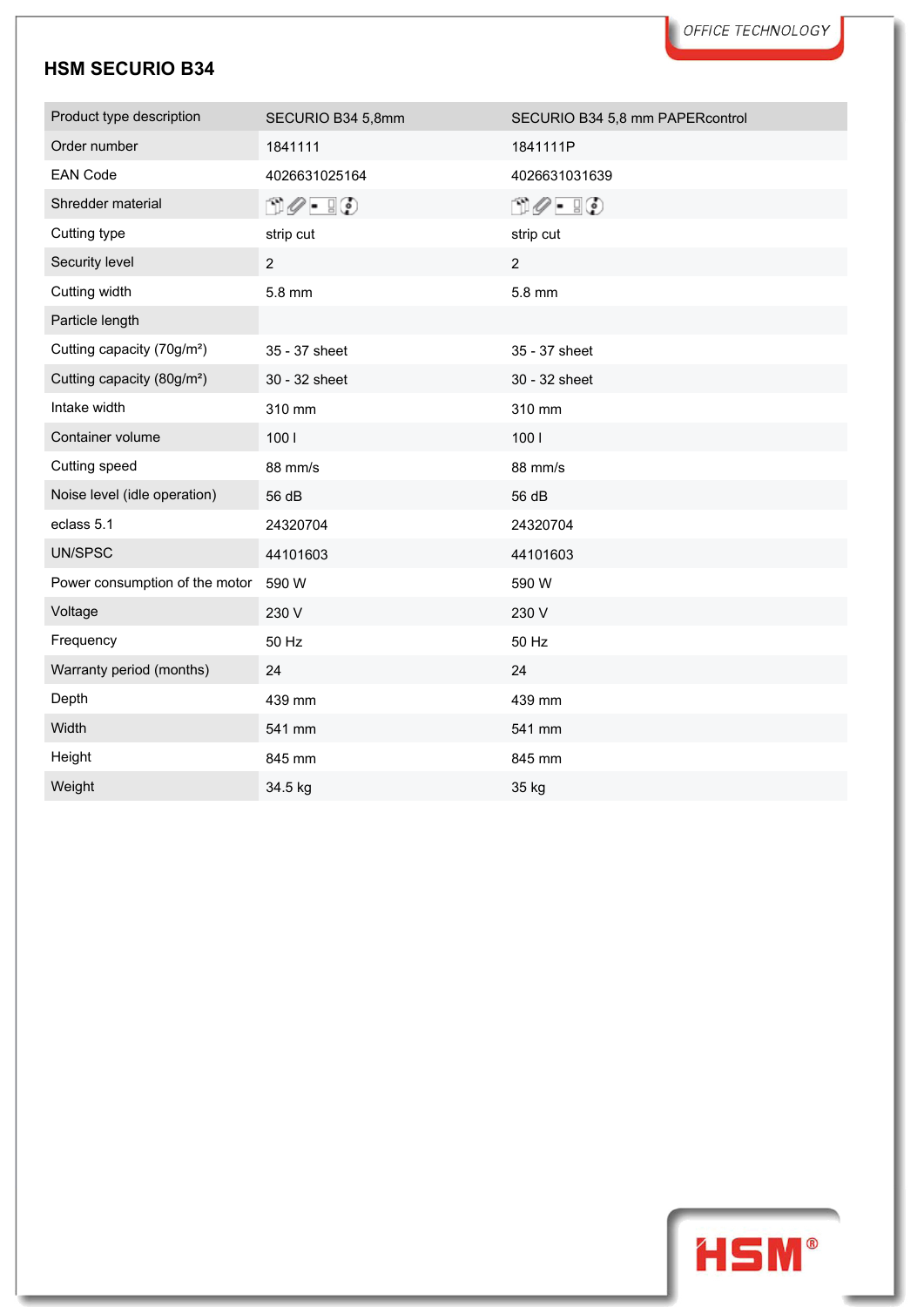| Product type description               | SECURIO B34 1,9x15mm | SECURIO B34 1,9x15 mm Oiler |
|----------------------------------------|----------------------|-----------------------------|
| Order number                           | 1842111              | 18421110                    |
| <b>EAN Code</b>                        | 4026631025171        | 4026631031615               |
| Shredder material                      | 00 - I               | $\mathbb{D}Q$ - 5           |
| Cutting type                           | particle cut         | particle cut                |
| Security level                         | 4                    | 4                           |
| Cutting width                          | 1.9 mm               | $1.9$ mm                    |
| Particle length                        | 15,00 mm             | 15,00 mm                    |
| Cutting capacity (70g/m <sup>2</sup> ) | 14 - 16 sheet        | 14 - 16 sheet               |
| Cutting capacity (80g/m <sup>2</sup> ) | 12 - 13 sheet        | 12 - 13 sheet               |
| Intake width                           | 310 mm               | 310 mm                      |
| Container volume                       | 1001                 | 1001                        |
| Cutting speed                          | 80 mm/s              | 80 mm/s                     |
| Noise level (idle operation)           | 56 dB                | 56 dB                       |
| eclass 5.1                             | 24320704             | 24320704                    |
| UN/SPSC                                | 44101603             | 44101603                    |
| Power consumption of the motor         | 590 W                | 590 W                       |
| Voltage                                | 230 V                | 230 V                       |
| Frequency                              | 50 Hz                | 50 Hz                       |
| Warranty period (months)               | 24                   | 24                          |
| Depth                                  | 439 mm               | 439 mm                      |
| Width                                  | 541 mm               | 541 mm                      |
| Height                                 | 845 mm               | 845 mm                      |
| Weight                                 | 42 kg                | 42 kg                       |

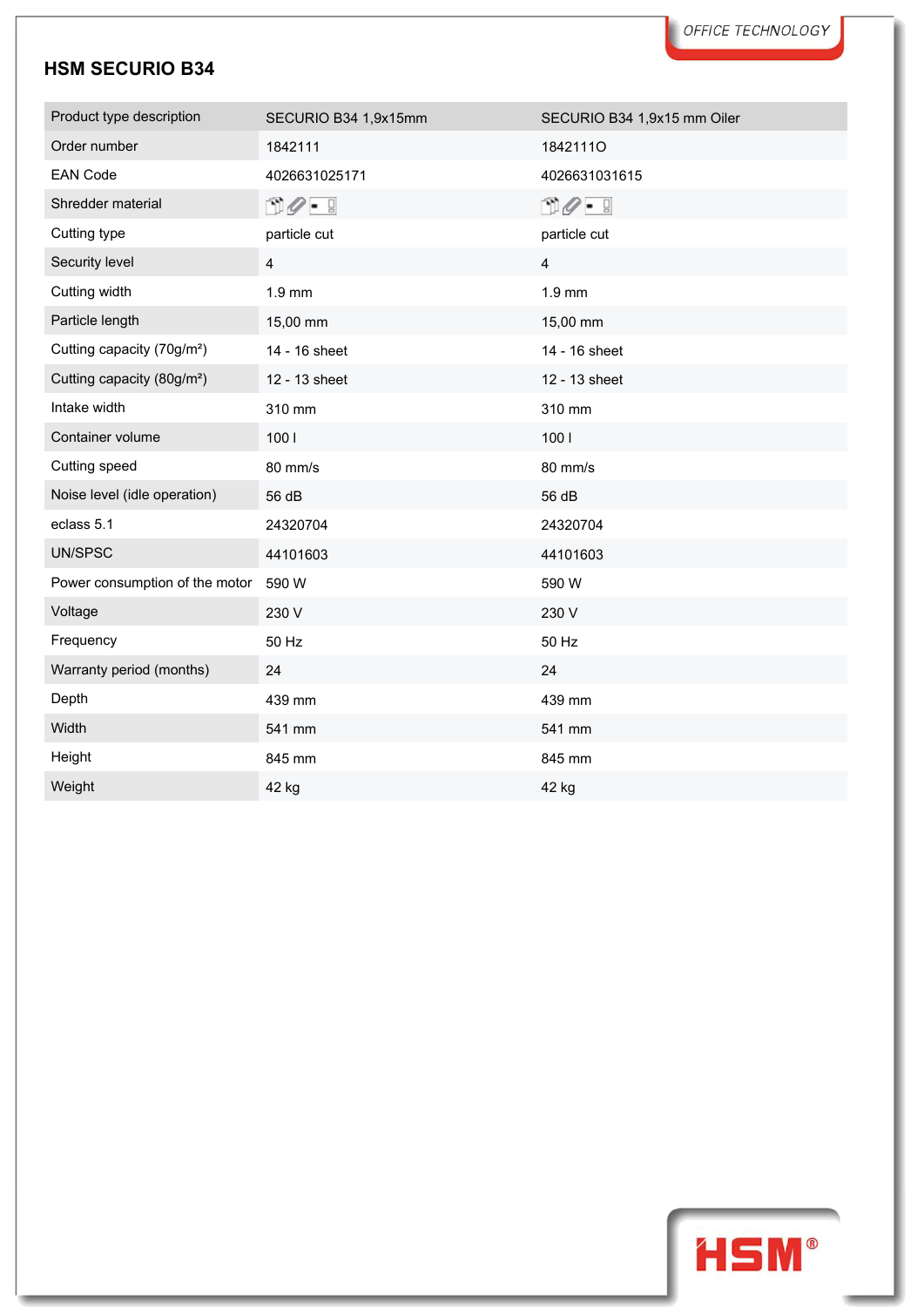| Product type description               | SECURIO B34 1,9x15 mm PAPERcontrol | SECURIO B34 1,9x15 mm Oiler + PAPERcontrol |
|----------------------------------------|------------------------------------|--------------------------------------------|
| Order number                           | 1842111P                           | 1842111Q                                   |
| <b>EAN Code</b>                        | 4026631031660                      | 4026631031691                              |
| Shredder material                      | 00 - I                             | 00 - I                                     |
| Cutting type                           | particle cut                       | particle cut                               |
| Security level                         | 4                                  | 4                                          |
| Cutting width                          | 1.9 mm                             | $1.9$ mm                                   |
| Particle length                        | 15,00 mm                           | 15,00 mm                                   |
| Cutting capacity (70g/m <sup>2</sup> ) | 14 - 16 sheet                      | 14 - 16 sheet                              |
| Cutting capacity (80g/m <sup>2</sup> ) | 12 - 13 sheet                      | 12 - 13 sheet                              |
| Intake width                           | 310 mm                             | 310 mm                                     |
| Container volume                       | 1001                               | 1001                                       |
| Cutting speed                          | 80 mm/s                            | 80 mm/s                                    |
| Noise level (idle operation)           | 56 dB                              | 56 dB                                      |
| eclass 5.1                             | 24320704                           | 24320704                                   |
| UN/SPSC                                | 44101603                           | 44101603                                   |
| Power consumption of the motor         | 590 W                              | 590 W                                      |
| Voltage                                | 230 V                              | 230 V                                      |
| Frequency                              | 50 Hz                              | 50 Hz                                      |
| Warranty period (months)               | 24                                 | 24                                         |
| Depth                                  | 439 mm                             | 439 mm                                     |
| Width                                  | 541 mm                             | 541 mm                                     |
| Height                                 | 845 mm                             | 845 mm                                     |
| Weight                                 | 42.5 kg                            | 43.5 kg                                    |

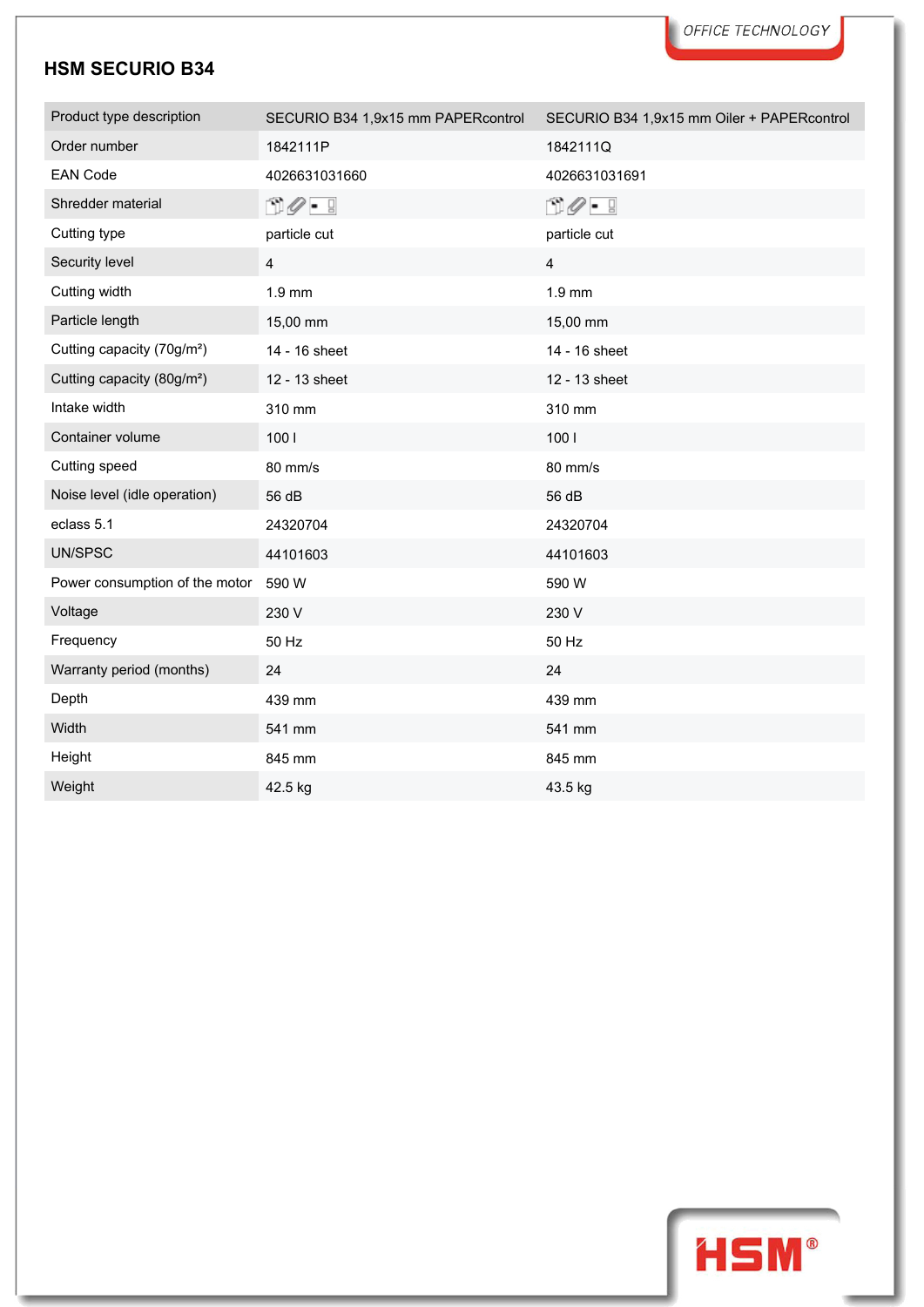| Product type description               | SECURIO B34 4,5x30mm                              | SECURIO B34 4,5x30 mm Oiler                      |
|----------------------------------------|---------------------------------------------------|--------------------------------------------------|
| Order number                           | 1843111                                           | 18431110                                         |
| <b>EAN Code</b>                        | 4026631025188                                     | 4026631031608                                    |
| Shredder material                      | $\mathbb{D}\mathscr{O}$ - $\mathbb{I}\mathscr{O}$ | $\mathbb{D}\mathscr{O}$ - $\mathbb{F}\mathbb{O}$ |
| Cutting type                           | particle cut                                      | particle cut                                     |
| Security level                         | 3                                                 | $\mathbf{3}$                                     |
| Cutting width                          | 4.5 mm                                            | 4.5 mm                                           |
| Particle length                        | 30,00 mm                                          | 30,00 mm                                         |
| Cutting capacity (70g/m <sup>2</sup> ) | 22 - 24 sheet                                     | 22 - 24 sheet                                    |
| Cutting capacity (80g/m <sup>2</sup> ) | 19 - 21 sheet                                     | 19 - 21 sheet                                    |
| Intake width                           | 310 mm                                            | 310 mm                                           |
| Container volume                       | 1001                                              | 1001                                             |
| Cutting speed                          | 80 mm/s                                           | 80 mm/s                                          |
| Noise level (idle operation)           | 56 dB                                             | 56 dB                                            |
| eclass 5.1                             | 24320704                                          | 24320704                                         |
| UN/SPSC                                | 44101603                                          | 44101603                                         |
| Power consumption of the motor         | 590 W                                             | 590 W                                            |
| Voltage                                | 230 V                                             | 230 V                                            |
| Frequency                              | 50 Hz                                             | 50 Hz                                            |
| Warranty period (months)               | 24                                                | 24                                               |
| Depth                                  | 439 mm                                            | 439 mm                                           |
| Width                                  | 541 mm                                            | 541 mm                                           |
| Height                                 | 845 mm                                            | 845 mm                                           |
| Weight                                 | 42 kg                                             | 42 kg                                            |

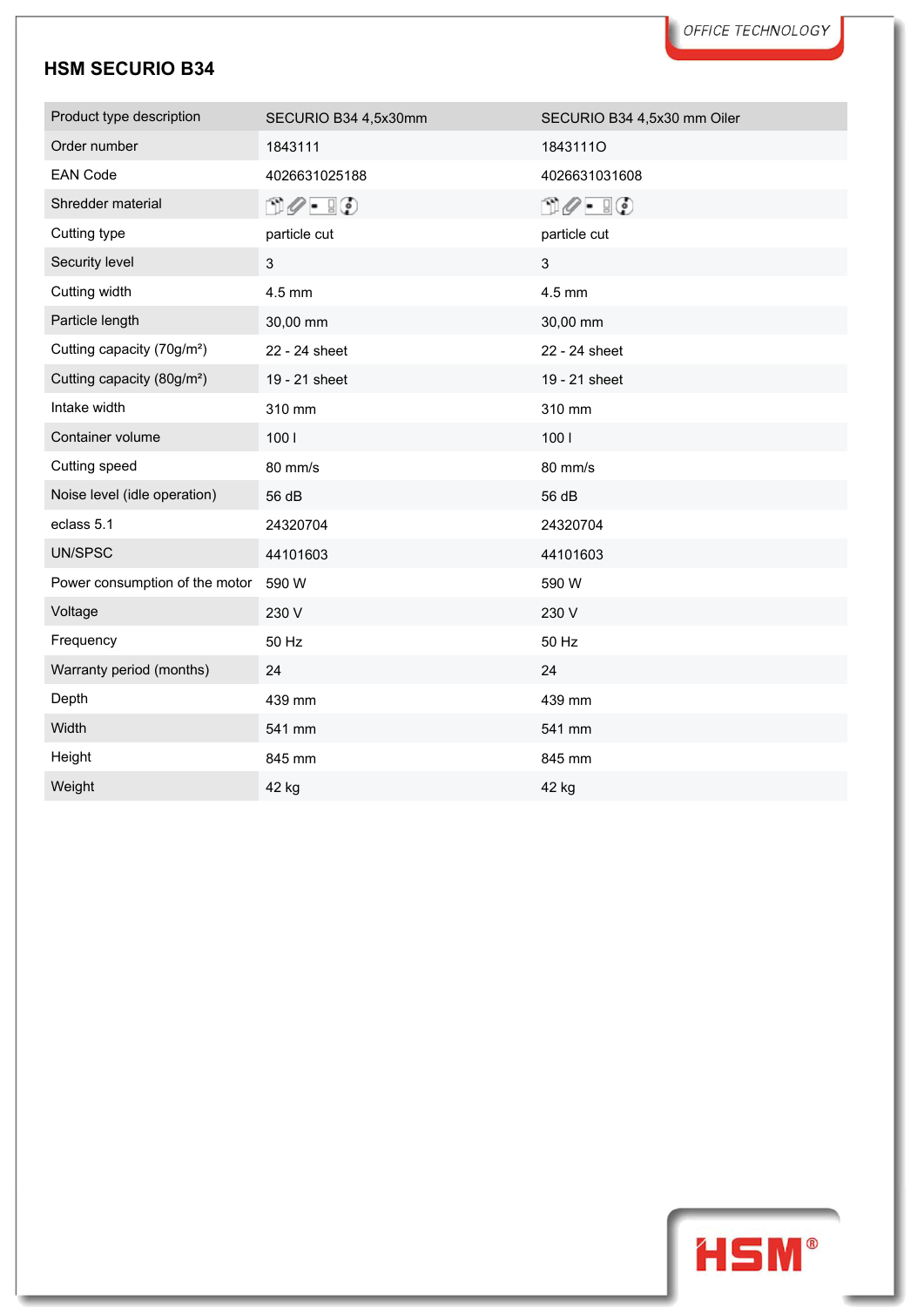| Product type description               | SECURIO B34 4,5x30 mm PAPERcontrol               | SECURIO B34 4,5x30 mm Oiler + PAPERcontrol        |
|----------------------------------------|--------------------------------------------------|---------------------------------------------------|
| Order number                           | 1843111P                                         | 1843111Q                                          |
| <b>EAN Code</b>                        | 4026631031653                                    | 4026631031684                                     |
| Shredder material                      | $\mathbb{D}\mathscr{O}$ - $\mathbb{I}\mathbb{O}$ | $\mathbb{D}\mathscr{O}$ . $\mathbb{F}\mathscr{O}$ |
| Cutting type                           | particle cut                                     | particle cut                                      |
| Security level                         | 3                                                | 3                                                 |
| Cutting width                          | 4.5 mm                                           | 4.5 mm                                            |
| Particle length                        | 30,00 mm                                         | 30,00 mm                                          |
| Cutting capacity (70g/m <sup>2</sup> ) | 22 - 24 sheet                                    | 22 - 24 sheet                                     |
| Cutting capacity (80g/m <sup>2</sup> ) | 19 - 21 sheet                                    | 19 - 21 sheet                                     |
| Intake width                           | 310 mm                                           | 310 mm                                            |
| Container volume                       | 1001                                             | 1001                                              |
| Cutting speed                          | 80 mm/s                                          | 80 mm/s                                           |
| Noise level (idle operation)           | 56 dB                                            | 56 dB                                             |
| eclass 5.1                             | 24320704                                         | 24320704                                          |
| UN/SPSC                                | 44101603                                         | 44101603                                          |
| Power consumption of the motor         | 590 W                                            | 590 W                                             |
| Voltage                                | 230 V                                            | 230 V                                             |
| Frequency                              | 50 Hz                                            | 50 Hz                                             |
| Warranty period (months)               | 24                                               | 24                                                |
| Depth                                  | 439 mm                                           | 439 mm                                            |
| Width                                  | 541 mm                                           | 541 mm                                            |
| Height                                 | 845 mm                                           | 845 mm                                            |
| Weight                                 | 42.5 kg                                          | 43.5 kg                                           |

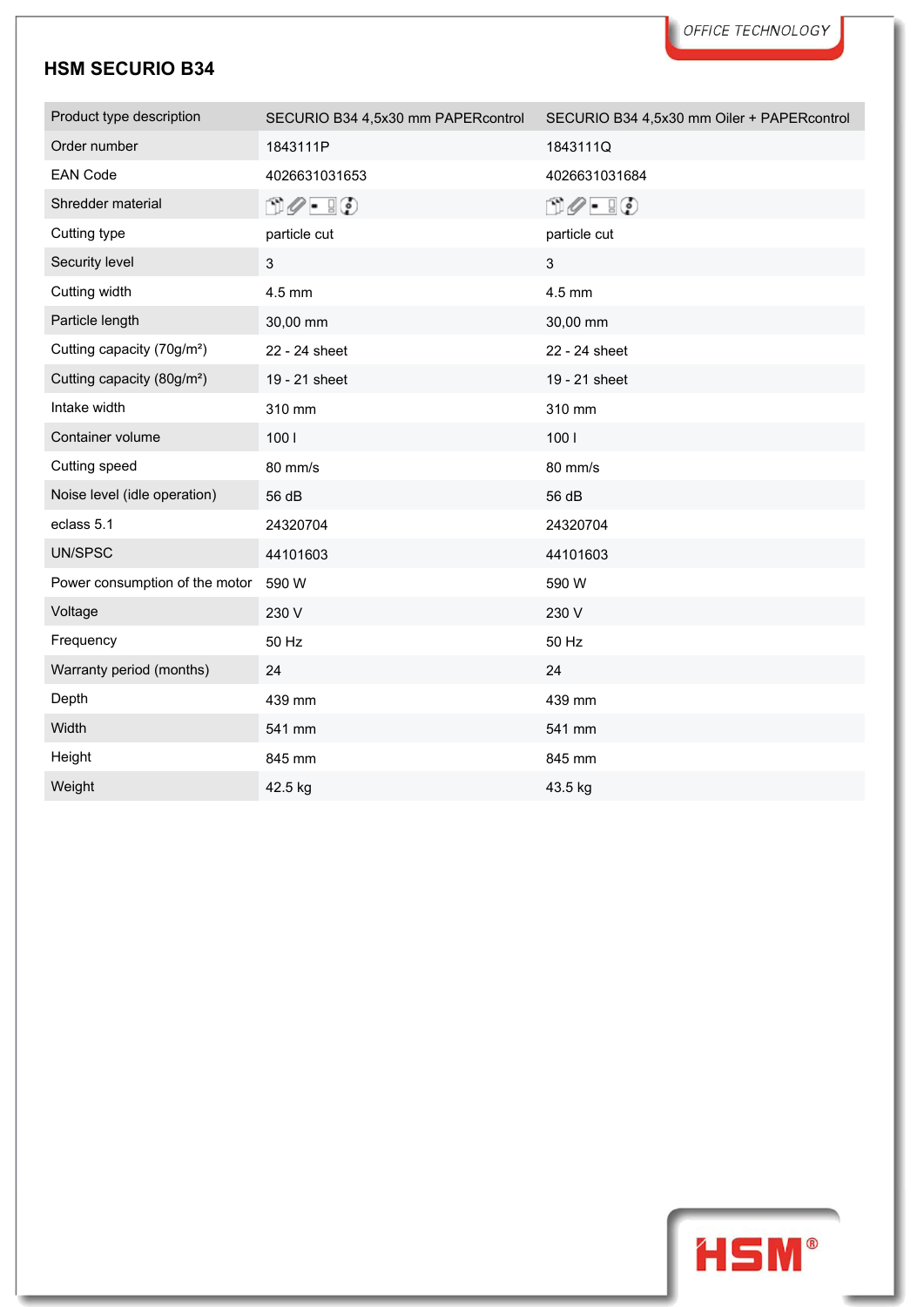| Product type description               | SECURIO B34 1x5mm | SECURIO B34 1x5 mm Oiler |
|----------------------------------------|-------------------|--------------------------|
| Order number                           | 1844111           | 18441110                 |
| <b>EAN Code</b>                        | 4026631030861     | 4026631031622            |
| Shredder material                      | ŤÌ                | Ñ.                       |
| Cutting type                           | particle cut      | particle cut             |
| Security level                         | HS Level 6        | HS Level 6               |
| Cutting width                          | $1$ mm            | 1 mm                     |
| Particle length                        | 5,00 mm           | 5,00 mm                  |
| Cutting capacity (70g/m <sup>2</sup> ) | 6 sheet           | 6 sheet                  |
| Cutting capacity (80g/m <sup>2</sup> ) | 5 sheet           | 5 sheet                  |
| Intake width                           | 310 mm            | 310 mm                   |
| Container volume                       | 1001              | 1001                     |
| Cutting speed                          | 80 mm/s           | 80 mm/s                  |
| Noise level (idle operation)           | 56 dB             | 56 dB                    |
| eclass 5.1                             | 24320704          | 24320704                 |
| UN/SPSC                                | 44101603          | 44101603                 |
| Power consumption of the motor         | 590 W             | 590 W                    |
| Voltage                                | 230 V             | 230 V                    |
| Frequency                              | 50 Hz             | 50 Hz                    |
| Warranty period (months)               | 24                | 24                       |
| Depth                                  | 439 mm            | 439 mm                   |
| Width                                  | 541 mm            | 541 mm                   |
| Height                                 | 845 mm            | 845 mm                   |
| Weight                                 | 42 kg             | 42 kg                    |

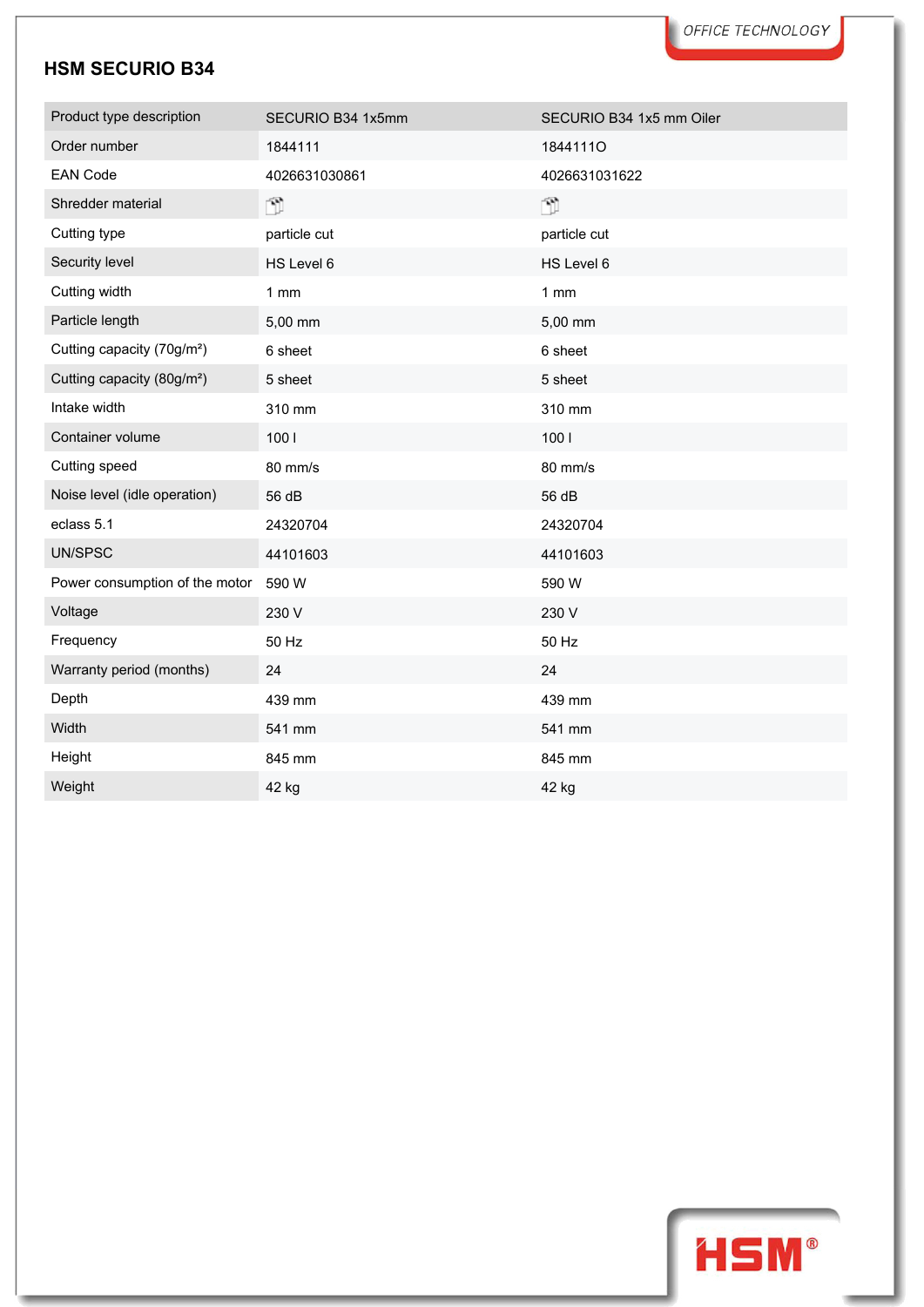| Product type description               | SECURIO B34 1x5 mm PAPERcontrol | SECURIO B34 1x5mm Oiler + PAPERcontrol |
|----------------------------------------|---------------------------------|----------------------------------------|
| Order number                           | 1844111P                        | 1844111Q                               |
| <b>EAN Code</b>                        | 4026631031677                   | 4026631031707                          |
| Shredder material                      | Ÿ                               | Ñ                                      |
| Cutting type                           | particle cut                    | particle cut                           |
| Security level                         | HS Level 6                      | HS Level 6                             |
| Cutting width                          | 1mm                             | 1 mm                                   |
| Particle length                        | 5,00 mm                         | 5,00 mm                                |
| Cutting capacity (70g/m <sup>2</sup> ) | 6 sheet                         | 6 sheet                                |
| Cutting capacity (80g/m <sup>2</sup> ) | 5 sheet                         | 5 sheet                                |
| Intake width                           | 310 mm                          | 310 mm                                 |
| Container volume                       | 1001                            | 1001                                   |
| Cutting speed                          | 80 mm/s                         | 80 mm/s                                |
| Noise level (idle operation)           | 56 dB                           | 56 dB                                  |
| eclass 5.1                             | 24320704                        | 24320704                               |
| UN/SPSC                                | 44101603                        | 44101603                               |
| Power consumption of the motor         | 590 W                           | 590 W                                  |
| Voltage                                | 230 V                           | 230 V                                  |
| Frequency                              | 50 Hz                           | 50 Hz                                  |
| Warranty period (months)               | 24                              | 24                                     |
| Depth                                  | 439 mm                          | 439 mm                                 |
| Width                                  | 541 mm                          | 541 mm                                 |
| Height                                 | 845 mm                          | 845 mm                                 |
| Weight                                 | 42.5 kg                         | 43.5 kg                                |

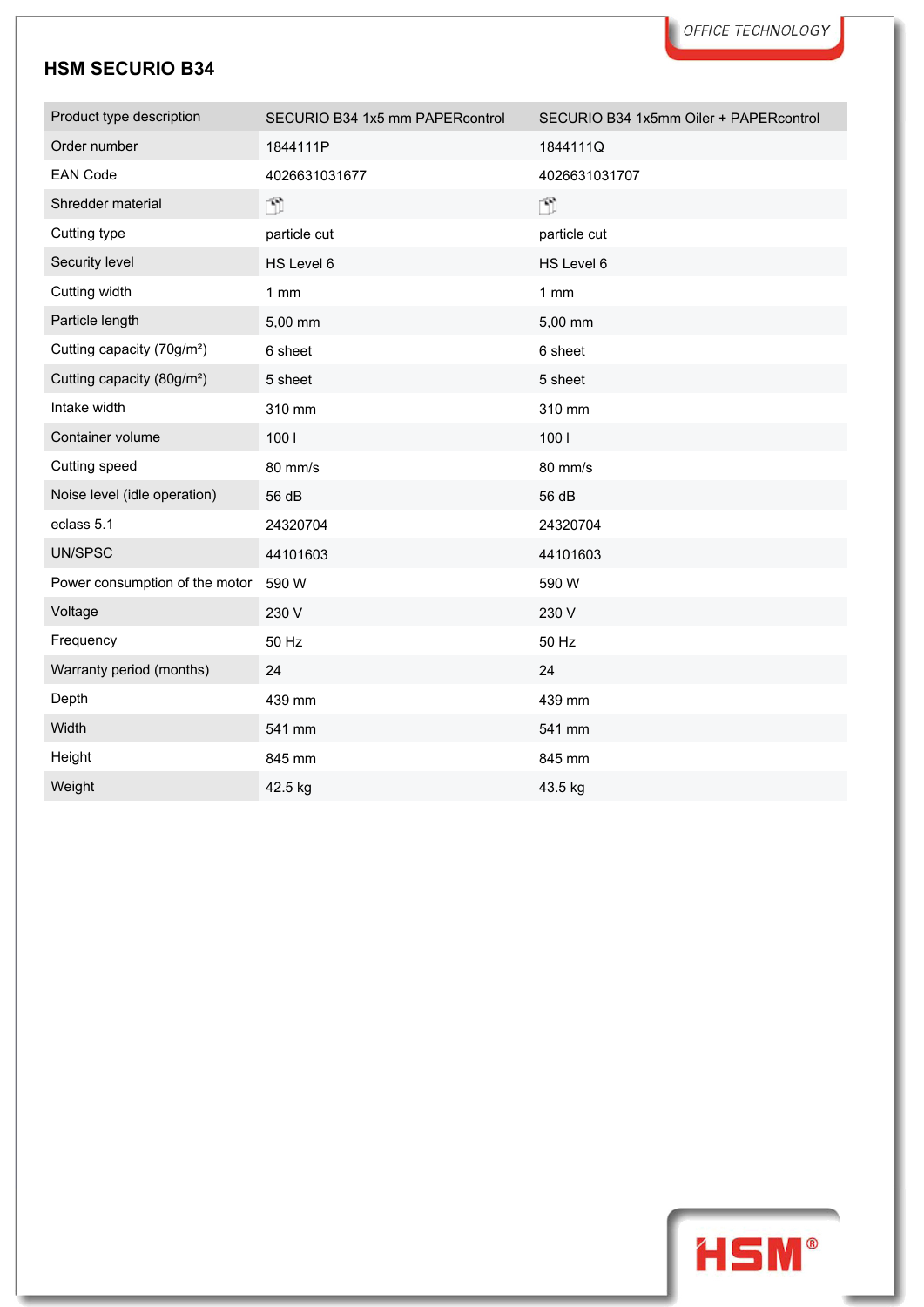| Product type description               | SECURIO B34 0,78x11mm | SECURIO B34 0,78x11mm Oiler |
|----------------------------------------|-----------------------|-----------------------------|
| Order number                           | 1845111               | 18451110                    |
| <b>EAN Code</b>                        | 4026631036610         | 4026631036627               |
| Shredder material                      | $\Box$                | $\square$                   |
| Cutting type                           | particle cut          | particle cut                |
| Security level                         | 5                     | 5                           |
| Cutting width                          | 0.78 mm               | 0.78 mm                     |
| Particle length                        | 11,00 mm              | 11,00 mm                    |
| Cutting capacity (70g/m <sup>2</sup> ) | 9 sheet               | 9 sheet                     |
| Cutting capacity (80g/m <sup>2</sup> ) | 8 sheet               | 8 sheet                     |
| Intake width                           | 310 mm                | 310 mm                      |
| Container volume                       | 100 l                 | 1001                        |
| Cutting speed                          | 80 mm/s               | 80 mm/s                     |
| Noise level (idle operation)           | 56 dB                 | 56 dB                       |
| eclass 5.1                             | 24320704              | 24320704                    |
| UN/SPSC                                |                       |                             |
| Power consumption of the motor         | 590 W                 | 590 W                       |
| Voltage                                | 230 V                 | 230 V                       |
| Frequency                              | 50 Hz                 | 50 Hz                       |
| Warranty period (months)               | 24                    | 24                          |
| Depth                                  | 439 mm                | 439 mm                      |
| Width                                  | 451 mm                | 541 mm                      |
| Height                                 | 845 mm                | 845 mm                      |
| Weight                                 | 42 kg                 | 42 kg                       |